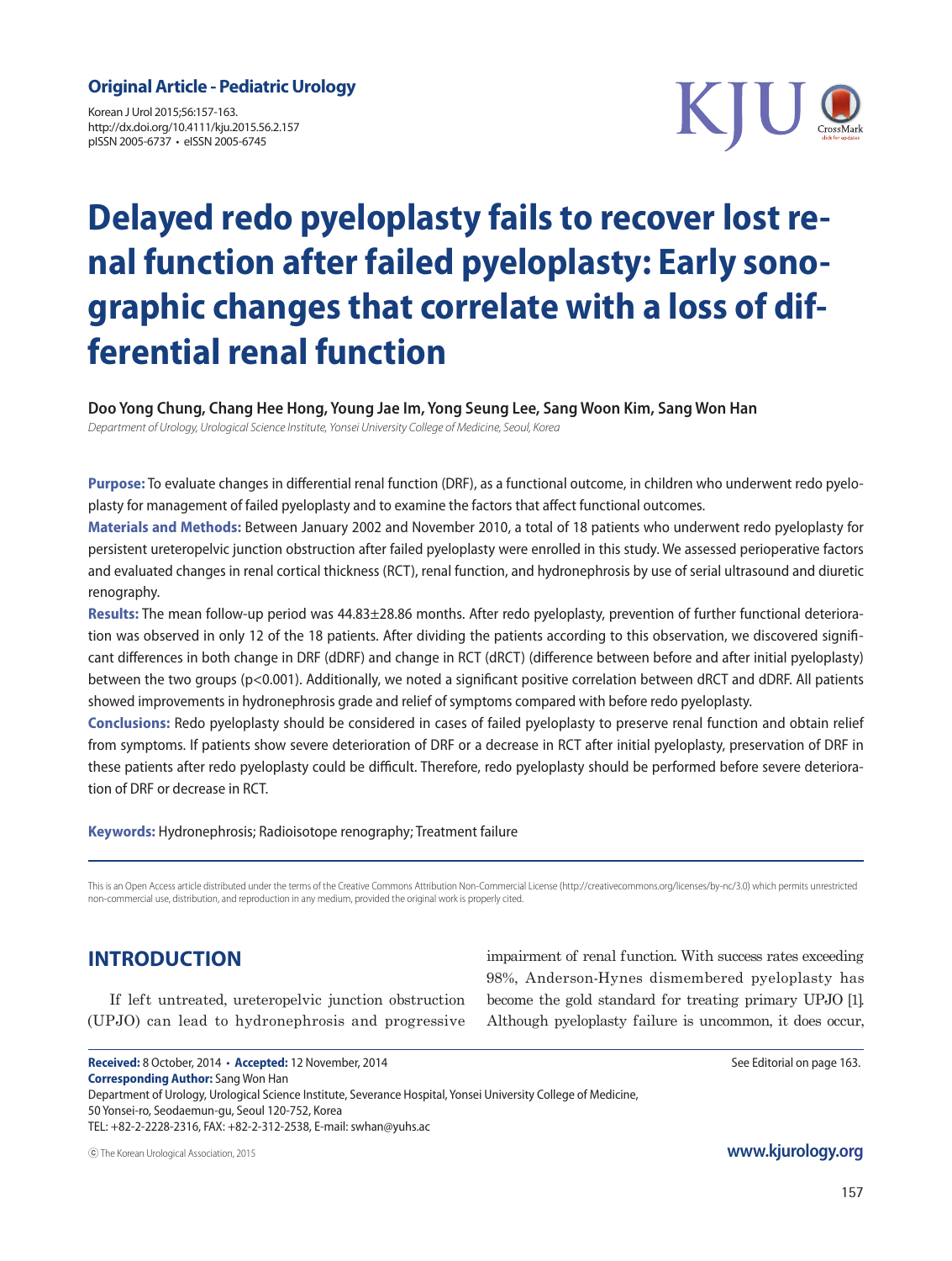#### **Chung et al**

requiring secondary surgical intervention [2,3]. Currently, several studies have reported on the high success rate of redo pyeloplasty [4,5]. However, to our knowledge, the factors affecting functional outcomes after redo pyeloplasty have not yet been reported. Accordingly, the aim of this retrospective study was to evaluate changes in differential renal function (DRF), as a functional outcome, in children who underwent redo pyeloplasty for the management of failed pyeloplasty and to outline the factors associated therewith. Our observations may help to improve functional outcomes of redo pyeloplasty.

## **MATERIALS AND METHODS**

With approval from the Institutional Review Broad of Severance Hospital (4-2014-0081), medical records were obtained from a database of patients who had undergone redo pyeloplasty between January 2002 and November 2010 at Severance Hospital in Seoul, Korea. During this period, a total of 21 children underwent redo pyeloplasty by a single surgeon (S.W.H.) at Sevrance Hospital. The initial pyeloplasties were performed at our institution in 11 children, and the remaining procedures were performed at other institutions.

Information on preoperative DRF and renal cortical thickness (RCT) was not available for 3 patients who had undergone renal scintigraphy or ultrasound at other institutions, and these patients were excluded from the analysis. Finally, a total of 18 patients were enrolled in this study.

Failure of initial pyeloplasty was judged by either obstructive symptoms or signs. The decision to perform redo pyeloplasty depended on the presence of symptoms (e.g., urinary tract infection, flank pain), functional loss (deterioration of DRF of more than 5%), and an aggravated obstruction pattern on a renogram or a huge urinoma.

The patients were followed up postoperatively by use of serial ultrasound and renal scintigraphy for evaluating long-term functional outcomes. Follow-up ultrasound was performed at 4 to 6 weeks after the operation and was then repeated every 1 to 6 months thereafter, according to the results of a previous study. The degree of hydronephrosis was graded from 0 to 4 according to the Society for Fetal Urology (SFU) classification scheme [6]. Renal scintigraphy was performed 6 months after the operation and was repeated if needed.

DRF was assessed by using either 99mTc-dimercaptosuccinic acid or 99mTc-mercaptoacetyltriglycine. RCT was measured in the sagittal plane at the level of the midkidney, as described by Moghazi et al. [7]. The measurement was obtained over the medullary pyramid, perpendicular to the capsule, and as the shortest distance from the base of the medullary pyramid to the renal capsule.

Statistical comparisons of continuous variables in patient demographics were carried out by using the Mann-Whitney U-test. Categorical variables were calculated by using Fisher exact test. The Wilcoxon signed rank test was used for paired comparisons of before and after the operation. PASW Statistics ver. 18.0 (SPSS Inc., Chicago, IL, USA) was used for statistical analyses. All p-values less than 0.05 were considered statistically significant.

### **RESULTS**

The characteristics of the patients enrolled in this study after initial pyeloplasty are summarized in Table 1. All patients showed at least persistent or mild increases of hydronephrosis on ultrasound, with results on postoperative renal scintigraphy consistent with an obstruction. The mean interval between operations (between initial pyeloplasty and redo pyeloplasty) was 13.67±10.33 months. The causes of redo pyeloplasty included persistent obstruction on renography related to worsening hydronephrosis or a huge urinoma on ultrasound or the development of symptomatic obstruction, such as urinary tract infection and recurrent pain. With a mean follow-up period of 44.83±28.86 months, unilateral obstruction was resolved in 18 patients after redo pyeloplasty.

Redo pyeloplasty was performed in 2 patients owing to a huge urinoma. Both showed increased drain output and a huge urinoma on an ultrasound after the first pyeloplasty. Thus, we first attempted ureteral stent insertion, which failed. Within about 1 week, redo pyeloplasty was performed.

A stented redo pyeloplasty was performed in 11 patients. Whether to use a stent was determined on the basis of viability and fibrotic changes in the UPJ, as well as the presence of perinephric tissue. Stents were removed after a mean of 29.6±19.1 days. Dismembered-type pyeloplasty was performed in 13 patients.

#### **1. Postoperative DRF**

DRF on renal scintigraphy worsened after the initial pyeloplasty in 6 patients, who showed deterioration of renal function (decrease of more than 5%); was stable in 11 patients; and slightly increased in 1 patient. The mean DRF of diseased kidneys before and after initial pyeloplasty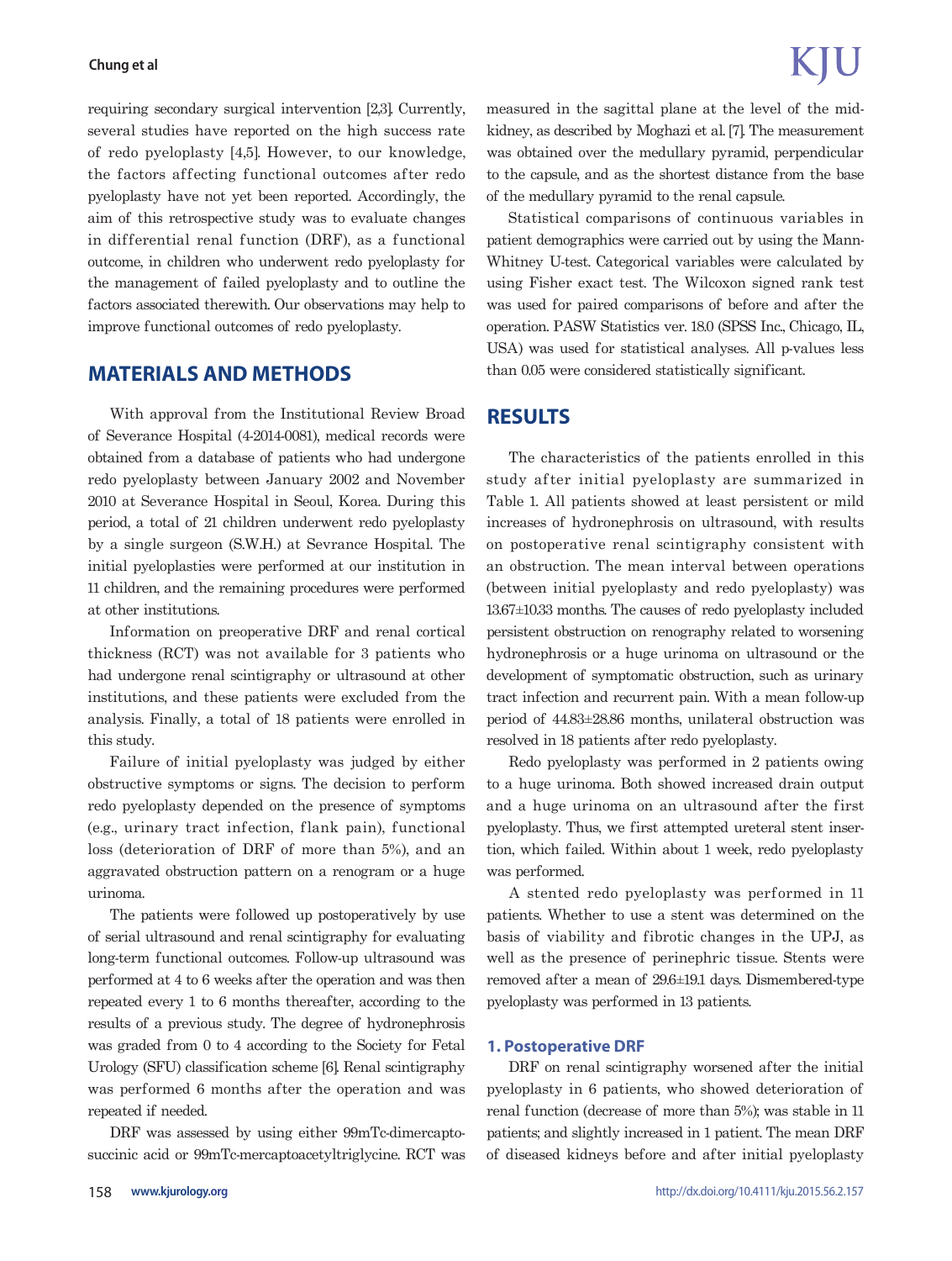|  |  |  | Table 1. Characteristics of patients who underwent redo pyeloplasty |  |
|--|--|--|---------------------------------------------------------------------|--|
|--|--|--|---------------------------------------------------------------------|--|

| No. |   | <b>Gender Laterality</b> | Age<br>(mo)    | Follow-up<br>duration between<br>operations (mo) | <b>Cause of redo</b><br>pyeloplasty <sup>a</sup> | <b>DRF</b>     |              |       | <b>Hydronephrosis</b><br>grade (SFU) |                   | <b>Redo operation</b> |              |
|-----|---|--------------------------|----------------|--------------------------------------------------|--------------------------------------------------|----------------|--------------|-------|--------------------------------------|-------------------|-----------------------|--------------|
|     |   |                          |                |                                                  |                                                  | <b>Initial</b> | Preb         | Postb | Preb                                 | Post <sup>b</sup> | <b>Type</b>           | <b>Stent</b> |
|     | F | Left                     | 13             | 13                                               | 4                                                | 45             | 46           | 51    | 3                                    | 3                 | Dismembered           | Yes          |
| 2   | F | Left                     | 196            | 24                                               | 4                                                | 52             | 37           | 36    | 4                                    | 2                 | Dismembered           | Yes          |
| 3   | M | Left                     | 18             | 7                                                | 2                                                | 47             | 24           | 24    | 4                                    | 3                 | Dismembered           | Yes          |
| 4   | M | Left                     | 17             | 12                                               | 2                                                | 51             | 29           | 32    | 3                                    | 2                 | Dismembered           | Yes          |
| 5   | M | Left                     | 22             | 20                                               | 4                                                | 41             | 36           | 33    | 3                                    | 2                 | Dismembered           | Yes          |
| 6   | M | Left                     | 16             | 8                                                | 2                                                | 48             | 48           | 50    | 4                                    | 2                 | Nondismembered        | No           |
| 7   | M | Right                    | 31             | 6                                                | 4                                                | 48             | 48           | 51    | 4                                    | 3                 | Dismembered           | <b>No</b>    |
| 8   | M | Left                     | 37             | 24                                               | 4                                                | 43             | 53           | 59    | 3                                    | 2                 | Nondismembered        | Yes          |
| 9   | M | Left                     | 23             | 11                                               | 4                                                | 45             | 36           | 42    | 4                                    | 3                 | Dismembered           | No           |
| 10  | M | Left                     | 10             | 9                                                | 2                                                | 41             | 6            | 9     | 4                                    | 2                 | Non-dismembered       | No           |
| 11  | M | Left                     | 125            | 7                                                | 3                                                | 51             | 49           | 53    | 4                                    | 2                 | Nondismembered        | No           |
| 12  | M | Left                     | $\overline{2}$ | $\Omega$                                         |                                                  | 57             | 57           | 56    | 4                                    | 2                 | Dismembered           | Yes          |
| 13  | M | Left                     | 54             | 27                                               | 4                                                | 31             | 38           | 40    | 4                                    | 3                 | Dismembered           | Yes          |
| 14  | M | Left                     | 120            | 41                                               | 3                                                | 52             | 53           | 51    | 4                                    | 3                 | Dismembered           | No           |
| 15  | M | Right                    | 70             | 10                                               | 3                                                | 39             | $\mathbf{1}$ | 6     | 4                                    | 2                 | Nondismembered        | Yes          |
| 16  | F | Left                     | 114            | 5                                                | 3                                                | 41             | 41           | 41    | 4                                    | 2                 | Dismembered           | Yes          |
| 17  | M | Left                     | 108            | 0                                                |                                                  | 47             | 47           | 51    | 4                                    | 2                 | Dismembered           | Yes          |
| 18  | M | Left                     | 23             | 22                                               | 3                                                | 45             | 48           | 44    | 4                                    | 3                 | Dismembered           | No           |

DRF, differential renal function; SFU, Society for Fetal Urology; UTI, urinary tract infection.

 $^{\circ}$ :1, huge urinoma; 2, UTI; 3, flank pain; 4, persistent obstruction on renography and worsening hydronephrosis on ultrasound.  $^{\rm b}$ : pre, before redo pyeloplasty; post, after redo pyeloplasty.



**Fig. 1.** Changes in differential renal function (DRF) after initial and redo pyeloplasty on renal scintigraphy. (A) Patients that final DRF were not decreased more than 5% of the initial DRF. (B) Patients that final DRF were decreased more than 5% of the initial DRF.

was 45.77%±6.05% and 38.72%±15.44%, respectively. At approximately 6 months after redo pyeloplasty, the mean DRF increased to only 40.50%±15.12%, a difference that was not significant. After redo pyeloplasty, prevention of further functional deterioration was recorded in twothirds of the patients but not in the remaining one-third (Fig. 1).

#### **2. Change in hydronephrosis grade**

Before redo pyeloplasty, 14 patients were hydronephrosis grade 4 and the others were hydronephrosis grade 3. When we evaluated hydronephrosis grade with serial ultrasound after redo pyeloplasty, all patients showed an improvement in hydronephrosis grade compared with that before redo pyeloplasty.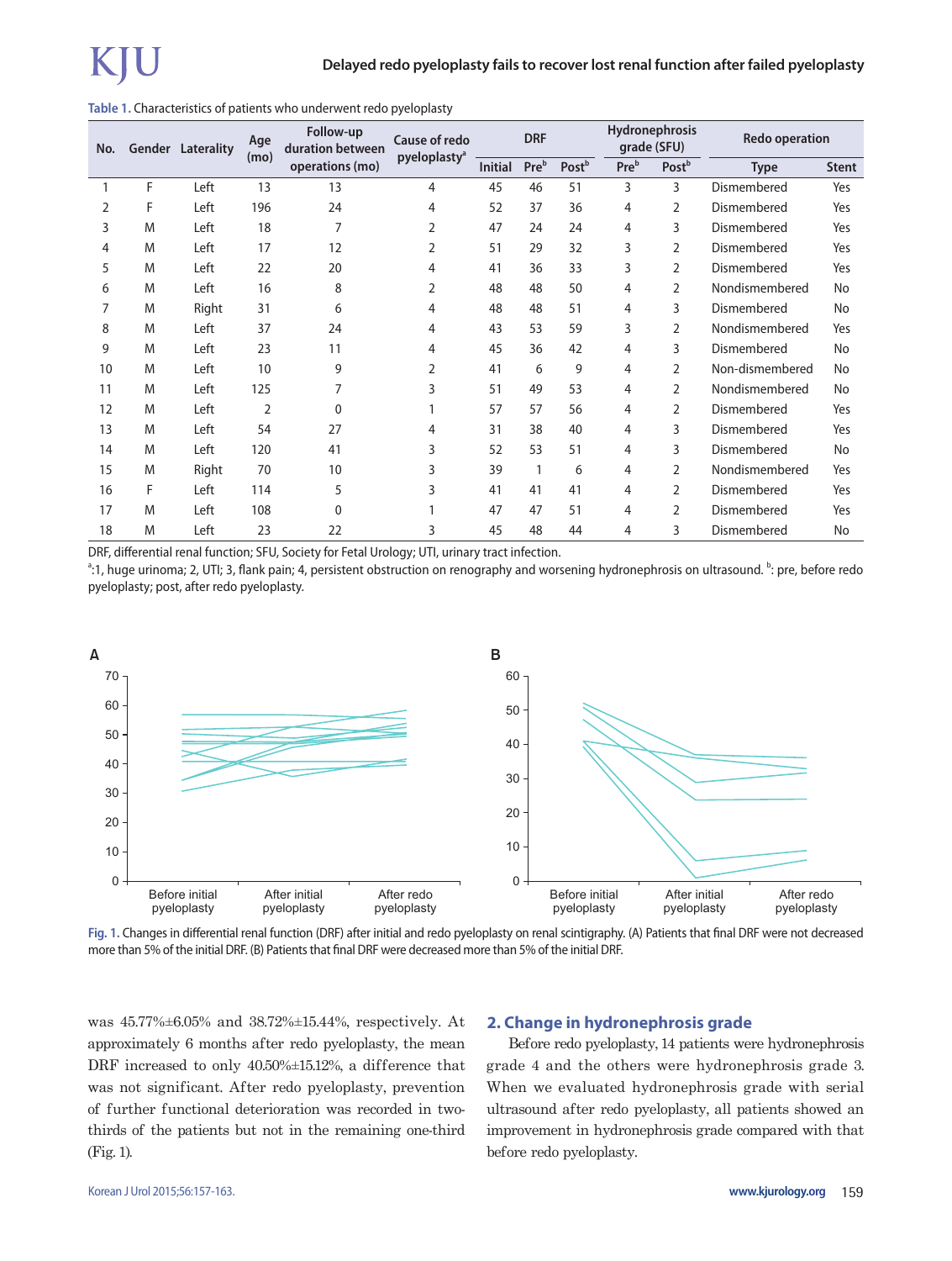# **3. Comparison of patients grouped according to decrease in DRF of more than 5%**

We divided all 18 patients into two groups according to change in DRF. Six patients showed a decrease of more than 5% DRF compared with initial DRF. The mean ages were 55.50±72.1 months in the decrease in DRF group and 55.50±47.15 months in the no decrease in DRF group (p=0.616). The mean follow-up duration between operations was 13.66±12.40 months in the decrease in DRF group and 13.66±6.77 months in the no decrease in DRF group (p=0.682). The mean DRF before initial pyeloplasty was 45.16%±5.60% in the decrease in DRF group and was not significantly different from that  $(46.08\% \pm 6.41\%)$ in the no decrease in DRF group (p=0.604). Gender, hydronephrosis grade, and operation type (dismembered vs. nondismembered; stented vs. unstented) were not statistically different between the two groups.

dDRF was calculated as the difference in DRF between before and after initial pyeloplasty. In the decrease in DRF group, the mean dDRF was –23.00%±12.31%. In the no decrease in DRF group, the mean dDRF was 0.91%±4.62%. In the decrease in DRF group, DRF was significantly decreased between before and after initial pyeloplasty (p=0.028); in the no decrease in DRF group, the difference was not significant (p=0.397). Overall, dDRF differed significantly between the two groups  $(p<0.001)$ .

dRCT was calculated as the difference in RCT between before and after initial pyeloplasty. In the decrease in DRF group, the mean dRCT  $(-3.56\pm2.9 \text{ mm})$  was higher than that in the no decrease in DRF group  $(-0.41 \pm 0.27)$ mm), a significant difference between the two groups  $(p<0.001)$ .

Additionally, we calculated rDRF as the difference in DRF between before and after redo pyeloplasty, as a reflection of the level of recovery of DRF after redo pyeloplasty. In the decrease in DRF group, the mean rDRF was 1.16%±2.99%. In the no decrease in DRF group, it was 2.08%±3.23%. The difference in rDRF between the two groups was not significant (p=0.541) (Table 2).

Finally, we noted a significant positive correlation between dRCT and dDRF (differences between before and after the initial operation; p<0.001; R2 linear=0.716). Patients without deterioration of renal function showed almost no change in RCT. Meanwhile, patients with a decline in DRF of more than 5% showed greater decreases in RCT (Fig. 2).

#### **4. Complications with redo pyeloplasty**

During the follow-up period, we observed one complication associated with redo pyeloplasty. The patient

| Table 2. Comparison or patients grouped according to decrease in unicremial renarrunction (DNF) or more than 5% (initial vs. miar) |                  |                     |         |  |  |  |  |  |
|------------------------------------------------------------------------------------------------------------------------------------|------------------|---------------------|---------|--|--|--|--|--|
| <b>Variable</b>                                                                                                                    | Group $1(n=12)$  | Group $2(n=6)$      | p-value |  |  |  |  |  |
| Gender (M:F)                                                                                                                       | 10:2             | 5:1                 | 1.000   |  |  |  |  |  |
| Age at operation (mo)                                                                                                              | 55.50±47.15      | 55.50±72.15         | 0.574   |  |  |  |  |  |
| Follow-up duration between operations (mo)                                                                                         | $13.66 \pm 6.77$ | 13.66±12.40         | 0.639   |  |  |  |  |  |
| Preoperative hydronephrosis grade (SFU)                                                                                            |                  |                     | 0.569   |  |  |  |  |  |
| 3                                                                                                                                  | 2                | 2                   |         |  |  |  |  |  |
| 4                                                                                                                                  | 10               | $\overline{4}$      |         |  |  |  |  |  |
| Type of redo pyeloplasty                                                                                                           |                  |                     | 1.000   |  |  |  |  |  |
| Dismembered                                                                                                                        | 9                | 4                   |         |  |  |  |  |  |
| Nondismemebered                                                                                                                    | 3                | $\overline{2}$      |         |  |  |  |  |  |
| Use of stent after redo pyeloplasty                                                                                                |                  |                     | 0.316   |  |  |  |  |  |
| Yes                                                                                                                                | 6                | 5                   |         |  |  |  |  |  |
| No                                                                                                                                 | 6                |                     |         |  |  |  |  |  |
| DRF before initial pyeloplasty (%)                                                                                                 | $46.08 \pm 6.41$ | 45.16±5.60          | 0.604   |  |  |  |  |  |
| rDRF <sup>a</sup> (%)                                                                                                              | $2.08 \pm 3.23$  | $1.16 \pm 2.99$     | 0.541   |  |  |  |  |  |
| $dDRF^b$ (%)                                                                                                                       | $0.91 \pm 4.62$  | $-23.00 \pm 12.31*$ | < 0.001 |  |  |  |  |  |
| $dRCTc$ (mm)                                                                                                                       | $-0.41 \pm 0.27$ | $-3.56 \pm 2.94$    | < 0.001 |  |  |  |  |  |

**Table 2.** Comparison of patients grouped according to decrease in differential renal function (DRF) of more than 5% (initial vs. final)

Values are presented as mean±standard deviation.

Group 1, patients in whom final DRF did not decrease by more than 5% of the initial DRF; group 2, patients in whom final DRF decreased by more than 5% of the initial DRF; RCT, renal cortical thickness.

A p-value was analyzed by Mann Whitney U-test , Fisher exact test.

<sup>a</sup>: Difference in DRF between before and after redo pyeloplasty. <sup>b</sup>: Difference in DRF between before and after initial pyeloplasty. <sup>c</sup>: Difference in RCT between before and after initial pyeloplasty. \*: p<0.05 by Wilcoxon signed rank test.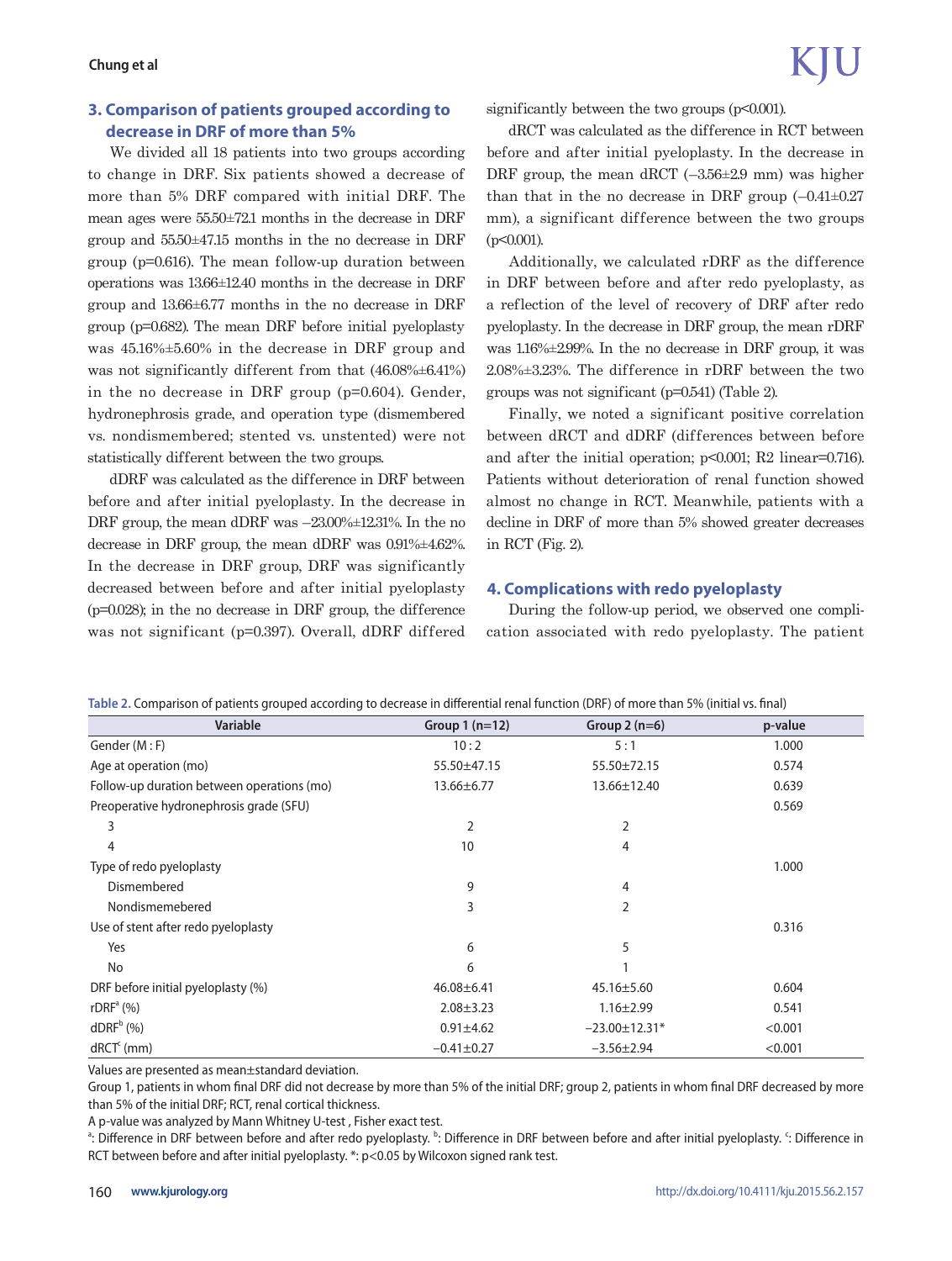

**Fig. 2.** Correlation between change in renal cortical thickness (dRCT) and change in differential renal function (dDRF) from before to after initial pyeloplasty.

showed no change in hydronephrosis grade (SFU grade 3) and reported experiencing flank pain after redo pyeloplasty. Therefore, we performed double J stent insertion at 1 month after the redo operation. We removed the stent after 1 month and after all symptoms had disappeared.

# **DISCUSSION**

Since Anderson and Hynes reported on the first successful dismembered pyeloplasty in 1891, many advances have been made in the surgical management of UPJO. However, the basic surgical principles have remained largely the same, including the meticulous preservation of the ureteral blood supply, construction of a widely patent and watertight anastomosis, and careful tissue handling. These principles have allowed dismembered pyeloplasty to be successful in relieving UPJO in up to 98% of cases [1].

Even when patients are optimally managed, however, pyeloplasty fails in a small but steady proportion of patients. Several treatment approaches exist for secondary UPJO after failed pyeloplasty. Among them, redo pyeloplasty, by use of both open and minimally invasive techniques, appears to be the most effective, with success rates higher than 90% among pediatric patients [8-11]. However, no reports yet exist concerning changes in renal function after redo pyeloplasty. Also, factors that can inform the functional outcome of redo pyeloplasty remain undetermined. Therefore, in the present study, we set out to evaluate changes in DRF and RCT by use of serial renal scintigraphy and ultrasound. In doing so, we found that, after redo pyeloplasty, DRF on renal scintigraphy was similar to that after failed pyeloplasty, reflecting the difficulties of recovering initial renal function.

In previous studies, researchers noted that DRF significantly improved in children with immediate or delayed pyeloplasty [12,13]. On the other hand, another study reported that Anderson-Hynes pyeloplasty had no effect on renal function after surgery and that the increase in renal function at follow-up in infants might be attributable to their normal growth potential [14]. In light of our results, patients should not expect dramatic improvements in renal function after redo pyeloplasty.

Nonetheless, prior to conducting this study, we assumed that recovery of renal function after redo pyeloplasty would reflect preservation or improvement in initial DRF. However, when we compared two groups of patients divided according to a decrease in DRF of more than 5% of initial DRF, dDRF was shown to be a factor that significantly contributed to functional recovery after redo pyeloplasty in pediatric patients. We discerned this to mean that severe reductions in renal function after an initial surgery may greatly affect the likelihood of recovering initial renal function after redo pyeloplasty.

For detecting severely reduced DRF after a failed pyeloplasty, we attempted to assess RCT as another factor of recoverability of renal function. Herein, dRCT was shown to be a significant factor that affected the functional outcome of redo pyeloplasty. Previously, Harraz et al. [15] reported that, after the relief of obstruction, there is a tendency for renal function to recover, irrespective of nephron mass, as determined by cortical thickness. They speculated that healthy nephrons might explain the ability of the kidneys to recover. Other investigators have also reported RCT as a powerful predictor of renal function [16,17]. In connection with these reports, we found a positive correlation between dDRF and dRCT in patients who experienced a failed pyeloplasty. Accordingly, we think that dRCT could be a predictor of dDRF in patients scheduled to undergo redo pyeloplasty, which may help physicians in predicting the likelihood of recovering initial renal function thereafter. Although RCT on ultrasound could present bias in the outcome measure, standardized measurement of RCT with serial ultrasound would be helpful to determine the benefits of a secondary operation.

Additionally, we evaluated changes in hydronephrosis after redo pyeloplasty. Most patients showed an improvement in hydronephrosis after redo pyeloplasty, although normalization was rare. In primary pyeloplasty, Park et al. [18] reported that both symptomatic cases and delayed improvements in hydronephrosis (i.e., up to 6 months) were identified as risk factors for lack of normalization.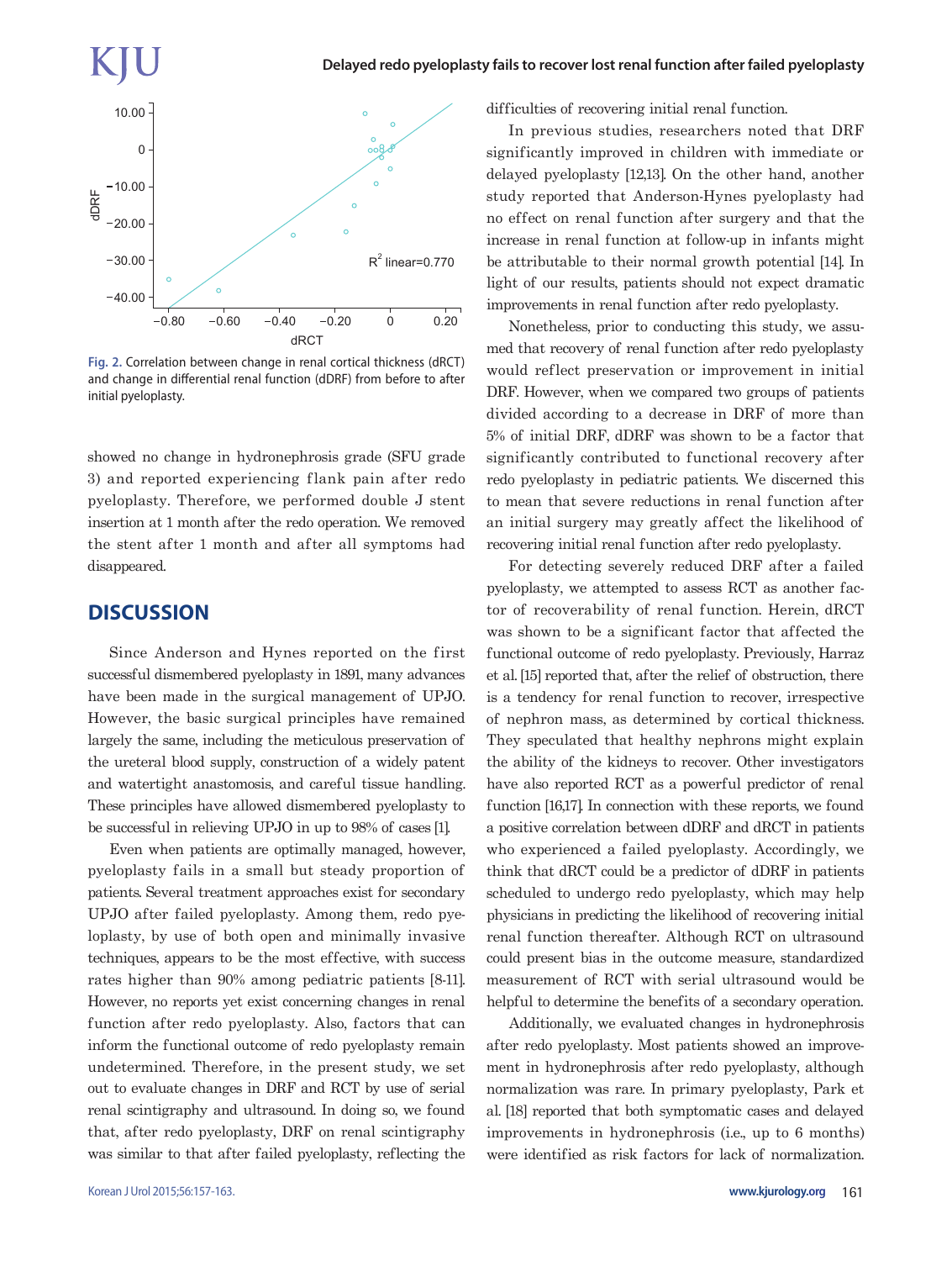#### **Chung et al**

These factors may reflect a reduced resilience of the pelvis. Therefore, the possibility of normalization after redo pyeloplasty seems to be lower than that after initial pyeloplasty.

Nevertheless, we must acknowledge the limitations of our report, including the inherent drawbacks of the retrospective design and the lack of bias control. Also, the accuracy of using renal scintigraphy as a measure of renal function is in question [19,20]. Although large-scale studies are needed to draw more definitive conclusions, these are difficult owing to the very low failure rate of pyeloplasty. As strengths of our study, however, the data in our series were collected from patients who underwent redo surgeries performed by a single surgeon and included many variables that might predict DRF recoverability after redo pyeloplasty. Accordingly, we believe that our study is important to establishing the concept of a renal functional outcome for predicting improvement after redo pyeloplasty. Such a concept would better equip physicians for proper counseling of patients before surgery and for making successful surgical decisions.

# **CONCLUSIONS**

Redo pyeloplasty should be considered in cases of failed pyeloplasty in order to preserve renal function and to offer relief from symptoms. In patients who underwent redo pyeloplasty, dDRF and dRCT were shown to be factors affecting the functional outcomes of this procedure. Meanwhile, in patients who show severe deteriorations in DRF or decreases in RCT after initial pyeloplasty, recovery of initial DRF after redo pyeloplasty may be difficult. Therefore, redo pyeloplasty should be performed before severe deterioration of DRF or decreases in RCT.

# **CONFLICTS OF INTEREST**

The authors have nothing to disclose.

# **REFERENCES**

- 1. Salem YH, Majd M, Rushton HG, Belman AB. Outcome analysis of pediatric pyeloplasty as a function of patient age, presentation and differential renal function. J Urol 1995;154:1889-93.
- 2. Lim DJ, Walker RD 3rd. Management of the failed pyeloplasty. J Urol 1996;156(2 Pt 2):738-40.
- 3. Thomas JC, DeMarco RT, Donohoe JM, Adams MC, Pope JC 4th, Brock JW 3rd. Management of the failed pyeloplasty: a

contemporary review. J Urol 2005;174:2363-6.

- 4. Anderson JC, Hynes W. Retrocaval ureter; a case diagnosed pre-operatively and treated successfully by a plastic operation. Br J Urol 1949;21:209-14.
- 5. Ng CS, Yost AJ, Streem SB. Management of failed primary intervention for ureteropelvic junction obstruction: 12-year, single-center experience. Urology 2003;61:291-6.
- 6. Fernbach SK, Maizels M, Conway JJ. Ultrasound grading of hydronephrosis: introduction to the system used by the Society for Fetal Urology. Pediatr Radiol 1993;23:478-80.
- 7. Moghazi S, Jones E, Schroepple J, Arya K, McClellan W, Hennigar RA, et al. Correlation of renal histopathology with sonographic findings. Kidney Int 2005;67:1515-20.
- 8. Braga LH, Lorenzo AJ, Skeldon S, Dave S, Bagli DJ, Khoury AE, et al. Failed pyeloplasty in children: comparative analysis of retrograde endopyelotomy versus redo pyeloplasty. J Urol 2007;178:2571-5.
- 9. Helmy TE, Sarhan OM, Hafez AT, Elsherbiny MT, Dawaba ME, Ghali AM. Surgical management of failed pyeloplasty in children: single-center experience. J Pediatr Urol 2009;5:87-9.
- 10. Seixas-Mikelus SA, Jenkins LC, Williot P, Greenfield SP. Pediatric pyeloplasty: comparison of literature meta-analysis of laparoscopic and open techniques with open surgery at a single institution. J Urol 2009;182:2428-32.
- 11. Romao RL, Koyle MA, Pippi Salle JL, Alotay A, Figueroa VH, Lorenzo AJ, et al. Failed pyeloplasty in children: revisiting the unknown. Urology 2013;82:1145-7.
- 12. Heinlen JE, Manatt CS, Bright BC, Kropp BP, Campbell JB, Frimberger D. Operative versus nonoperative management of ureteropelvic junction obstruction in children. Urology 2009; 73:521-5.
- 13. Szavay PO, Luithle T, Seitz G, Warmann SW, Haber P, Fuchs J. Functional outcome after laparoscopic dismembered pyeloplasty in children. J Pediatr Urol 2010;6:359-63.
- 14. Materny J, Mazurkiewicz I, Gawrych E, Birkenfeld B, Zorga P. Does Hynes-Anderson pyeloplasty improve renal function? Ann Acad Med Stetin 2010;56:95-102.
- 15. Harraz AM, Helmy T, Taha DE, Shalaby I, Sarhan O, Dawaba M, et al. Changes in differential renal function after pyeloplasty in children. J Urol 2013;190(4 Suppl):1468-73.
- 16. Beland MD, Walle NL, Machan JT, Cronan JJ. Renal cortical thickness measured at ultrasound: is it better than renal length as an indicator of renal function in chronic kidney disease? AJR Am J Roentgenol 2010;195:W146-9.
- 17. Kaplon DM, Lasser MS, Sigman M, Haleblian GE, Pareek G. Renal parenchyma thickness: a rapid estimation of renal function on computed tomography. Int Braz J Urol 2009;35:3-8.
- 18. Park K, Baek M, Cho SY, Choi H. Time course of hydronephrotic changes following unilateral pyeloplasty. J Pediatr Urol